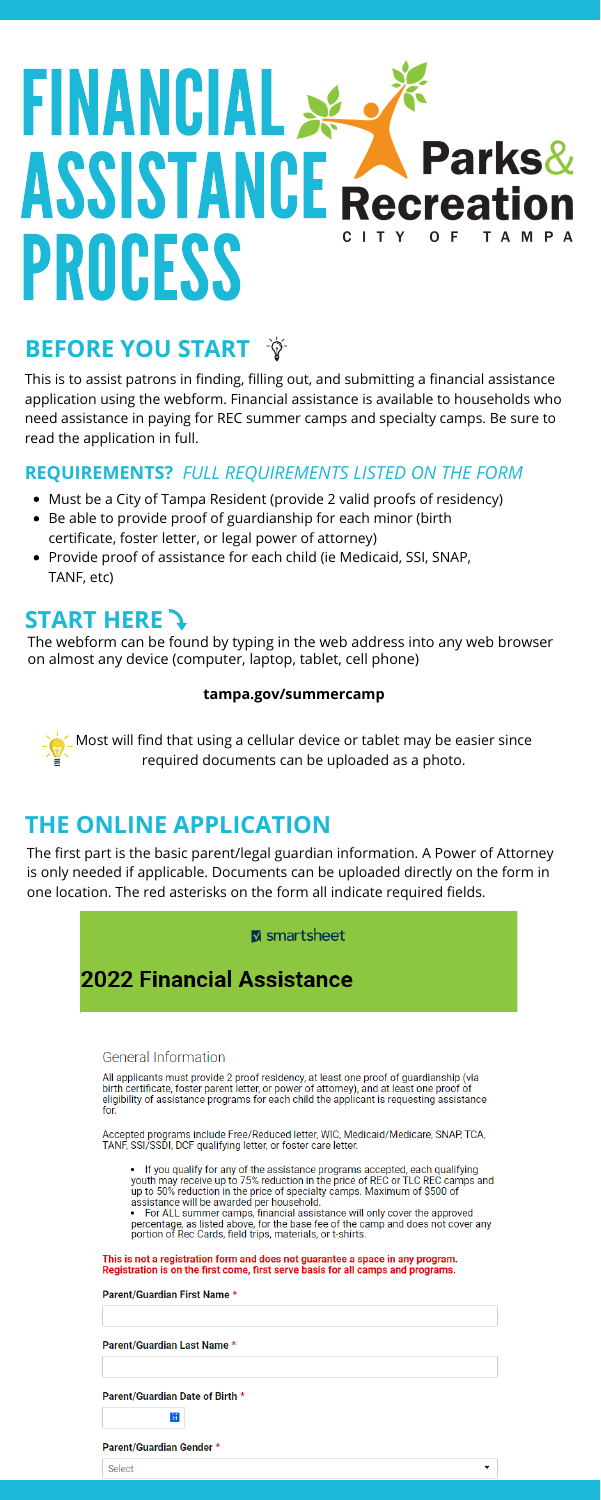There are "blocks" to add up to five (5) children. Must include **each** child you are applying assistance for. Take note of all the required fields with the asterisks. The "Gender" and "Camp Type" fields are expandable/collapsible. Proof of guardianship is **required** for each child *unless* the proof of assistance such as a Medicaid letter lists all applicable children and the applicant on the same form.

| Child 1 First Name *    |  |   |
|-------------------------|--|---|
|                         |  |   |
| Child 1 Last Name *     |  |   |
|                         |  |   |
| Child 1 Date of Birth * |  |   |
| $\overline{31}$         |  |   |
| Child 1 Gender *        |  |   |
| Select                  |  | ▼ |
| Child 1 Camp Type *     |  |   |
| Select                  |  | ▼ |

You can select multiple "Camp Types" for example REC and Specialty. *Please review the additional information for the terms.*

| Select                          |                               |
|---------------------------------|-------------------------------|
| Child 1 Camp Type *             |                               |
| REC $\times$ Specialty $\times$ | x<br>$\overline{\phantom{a}}$ |
|                                 |                               |
| <b>TLC REC</b>                  |                               |
|                                 |                               |
|                                 |                               |
| <b>Child 2 Last Name</b>        |                               |
|                                 |                               |
| <b>Child 2 Date of Birth</b>    |                               |
|                                 |                               |

## **UPLOADING DOCUMENTS**

There is only one (1) location to upload documents. BEFORE SUBMITTING, please make sure to upload ALL required documents, failure to do may result in resubmitting another application.

#### **Child 5 Camp Type**

Select

#### Upload all Required Files \*

Make sure you are attaching 2 Proofs of Residency, Proof of Guardianship for each child on the application, Proof of Assistance Program for each child on the application, and Power of Attorney for any children you are temporary guardian for.

Drag and drop files here or browse files

Documents will appear with a paperclip icon next to it, to remove a document, select the "x" next to file name. Simply add the required documents until all of them are attached.

| Select                                                                                                                                                                                                                                                  |
|---------------------------------------------------------------------------------------------------------------------------------------------------------------------------------------------------------------------------------------------------------|
| Upload all Required Files *                                                                                                                                                                                                                             |
| Make sure you are attaching 2 Proofs of Residency, Proof of Guardianship for each<br>child on the application, Proof of Assistance Program for each child on the application,<br>and Power of Attorney for any children you are temporary guardian for. |
| Drivers License.pdf<br><b>Electric Bill.pdf</b><br>Remove File icon<br>Lily Birth Certificate.pdf                                                                                                                                                       |
| <b>Lily Medicaid.pdf</b>                                                                                                                                                                                                                                |
| Drag and drop files here or browse files                                                                                                                                                                                                                |